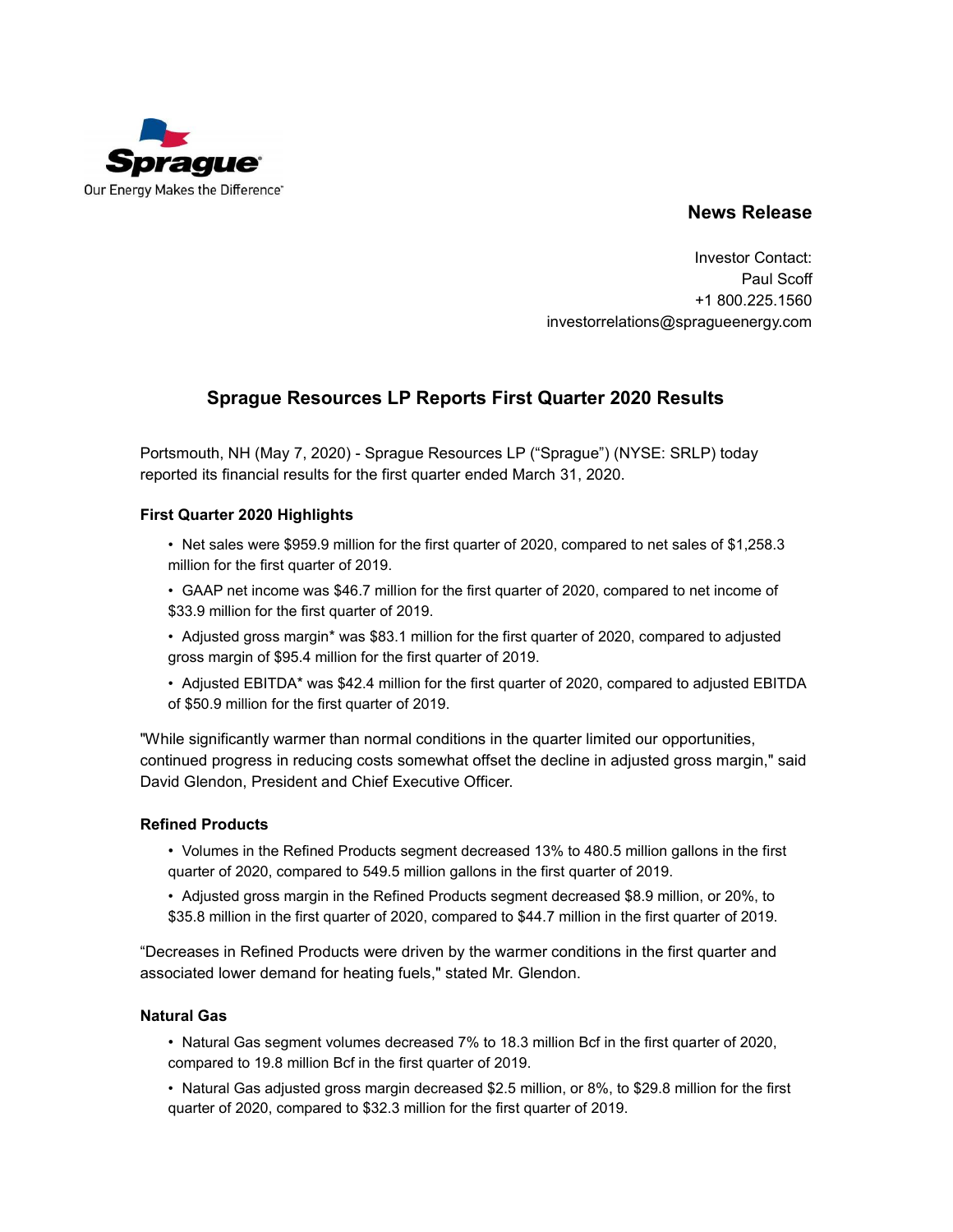"Natural Gas results declined due to lower degree days and limited opportunities for logistics optimization," added Mr. Glendon.

## **Materials Handling**

• Materials Handling adjusted gross margin decreased by \$0.9 million, to \$15.6 million for the first quarter of 2020, compared to \$16.5 million for the first quarter of 2019.

"Materials Handling declined primarily due to the expiration of a crude-by-rail contract last year at Kildair, partially offset by year-on-year increases in windmill and salt related activity."

### **2020 Guidance**

Assuming normal weather and market structure conditions, we expect to achieve the following:

• Adjusted EBITDA is expected to be in the range of \$105 million to \$120 million.

## **Quarterly Distribution**

On April 24, 2020, the Board of Directors of Sprague's general partner, Sprague Resources GP LLC, announced a cash distribution of \$0.6675 per unit for the quarter ended March 31, 2020, consistent with the distributions declared in 2019. Sprague also announced that Sprague Resources Holdings LLC, a wholly owned subsidiary of Axel Johnson Inc. and the owner of Sprague's General Partner will receive cash, in respect of the incentive distribution rights payable in connection with the distribution for the first quarter of 2020. The distribution will be paid on May 11, 2020, to unitholders of record as of the close of business on May 5, 2020.

## **Financial Results Conference Call**

Management will review Sprague's first quarter 2020 financial results in a teleconference call for analysts and investors today, May 7, 2020.

| Date and Time:   | May 7, 2020 at 1:00 PM ET        |
|------------------|----------------------------------|
| Dial-in Numbers: | (866) 516-2130 (U.S. and Canada) |
|                  | (678) 509-7612 (International)   |

Participation Code: 7651275

Participants can dial in up to 30 minutes prior to the start of the call. The conference call may also be accessed live by webcast link: https://edge.media-server.com/mmc/p/mcc8apqh. This link is also available on the "Investor Relations - Calendar of Events" page of Sprague's website at www.spragueenergy.com and will be archived on the website for one year. Certain non-GAAP financial information included in the earnings call will we available at the time of the call on the "Investor Relations - Featured Documents" section of Sprague's website.

### **About Sprague Resources LP**

Sprague Resources LP is a master limited partnership engaged in the purchase, storage, distribution and sale of refined petroleum products and natural gas. Sprague also provides storage and handling services for a broad range of materials.

## **\*Non-GAAP Financial Measures**

EBITDA, adjusted EBITDA and adjusted gross margin are measures not defined by GAAP. Sprague defines EBITDA as net income (loss) before interest, income taxes, depreciation and amortization.

We define adjusted EBITDA as EBITDA increased for unrealized hedging losses and decreased by unrealized hedging gains (in each case with respect to refined products and natural gas inventory, prepaid forward contracts and natural gas transportation contracts), changes in fair value of contingent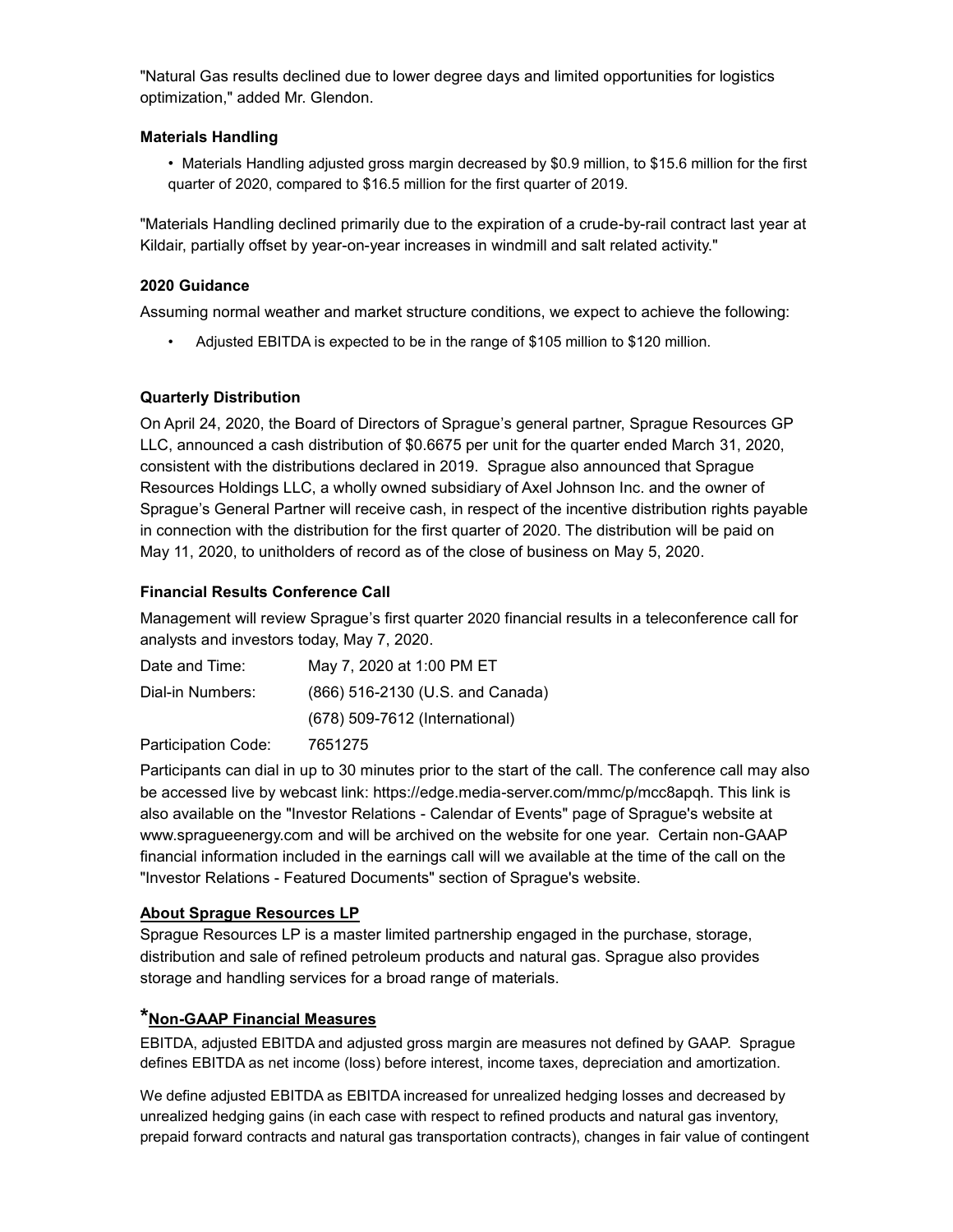consideration, adjusted for the impact of acquisition related expenses, and when applicable, adjusted for the net impact of retroactive legislation that reinstates an excise tax credit program available for certain of our biofuel blending activities that had previously expired.

We define adjusted gross margin as net sales less cost of products sold (exclusive of depreciation and amortization) decreased by total commodity derivative gains and losses included in net income (loss) and increased by realized commodity derivative gains and losses included in net income (loss), in each case with respect to refined products and natural gas inventory, prepaid forward contracts and natural gas transportation contracts. Adjusted gross margin has no impact on reported volumes or net sales.

To manage Sprague's underlying performance, including its physical and derivative positions, management utilizes adjusted gross margin. Adjusted gross margin is also used by external users of our consolidated financial statements to assess our economic results of operations and its commodity market value reporting to lenders. EBITDA and adjusted EBITDA are used as supplemental financial measures by external users of our financial statements, such as investors, trade suppliers, research analysts and commercial banks to assess the financial performance of our assets, operations and return on capital without regard to financing methods, capital structure or historical cost basis; the ability of our assets to generate sufficient revenue, that when rendered to cash, will be available to pay interest on our indebtedness and make distributions to our equity holders; repeatable operating performance that is not distorted by non-recurring items or market volatility; and, the viability of acquisitions and capital expenditure projects.

Sprague believes that investors benefit from having access to the same financial measures that are used by its management and that these measures are useful to investors because they aid in comparing its operating performance with that of other companies with similar operations. The adjusted EBITDA and adjusted gross margin data presented by Sprague may not be comparable to similarly titled measures at other companies because these items may be defined differently by other companies. Please see the attached reconciliations of net income to adjusted EBITDA and operating income to adjusted gross margin.

With regard to guidance, reconciliation of non-GAAP adjusted EBITDA to the closest corresponding GAAP measure (expected net income (loss)) is not available without unreasonable efforts on a forward-looking basis due to the inherent difficulty and impracticality of forecasting certain amounts required by GAAP such as unrealized gains and losses on derivative hedges, which can have a significant and potentially unpredictable impact on our future GAAP financial results.

#### **Cautionary Statement Regarding Forward Looking Statements**

Any statements in this press release about future expectations, plans and prospects for Sprague Resources LP or about Sprague Resources LP's future expectations, beliefs, goals, plans or prospects, constitute forward-looking statements within the meaning of Section 21E of the Securities Exchange Act of 1934. Any statements that are not statements of historical fact (including statements containing the words "believes," "plans," "anticipates," "expects," "estimates" and similar expressions) should also be considered forward-looking statements. These forward-looking statements involve risks and uncertainties and other factors that are difficult to predict and many of which are beyond management's control. Although Sprague believes that the assumptions underlying these statements are reasonable, investors are cautioned that such forward-looking statements are inherently uncertain and involve risks that may affect our business prospects and performance causing actual results to differ from those discussed in the foregoing release. Such risks and uncertainties include, by way of example and not of limitation: increased competition for our products or services; adverse weather conditions; changes in supply or demand for our products or services; nonperformance by major customers or suppliers; changes in operating conditions and costs; changes in the level of environmental remediation spending; potential equipment malfunction and unexpected capital expenditures; our ability to complete organic growth and acquisition projects; our ability to integrate acquired assets; potential labor issues; the legislative or regulatory environment; terminal construction/repair delays; political and economic conditions; and, the impact of security risks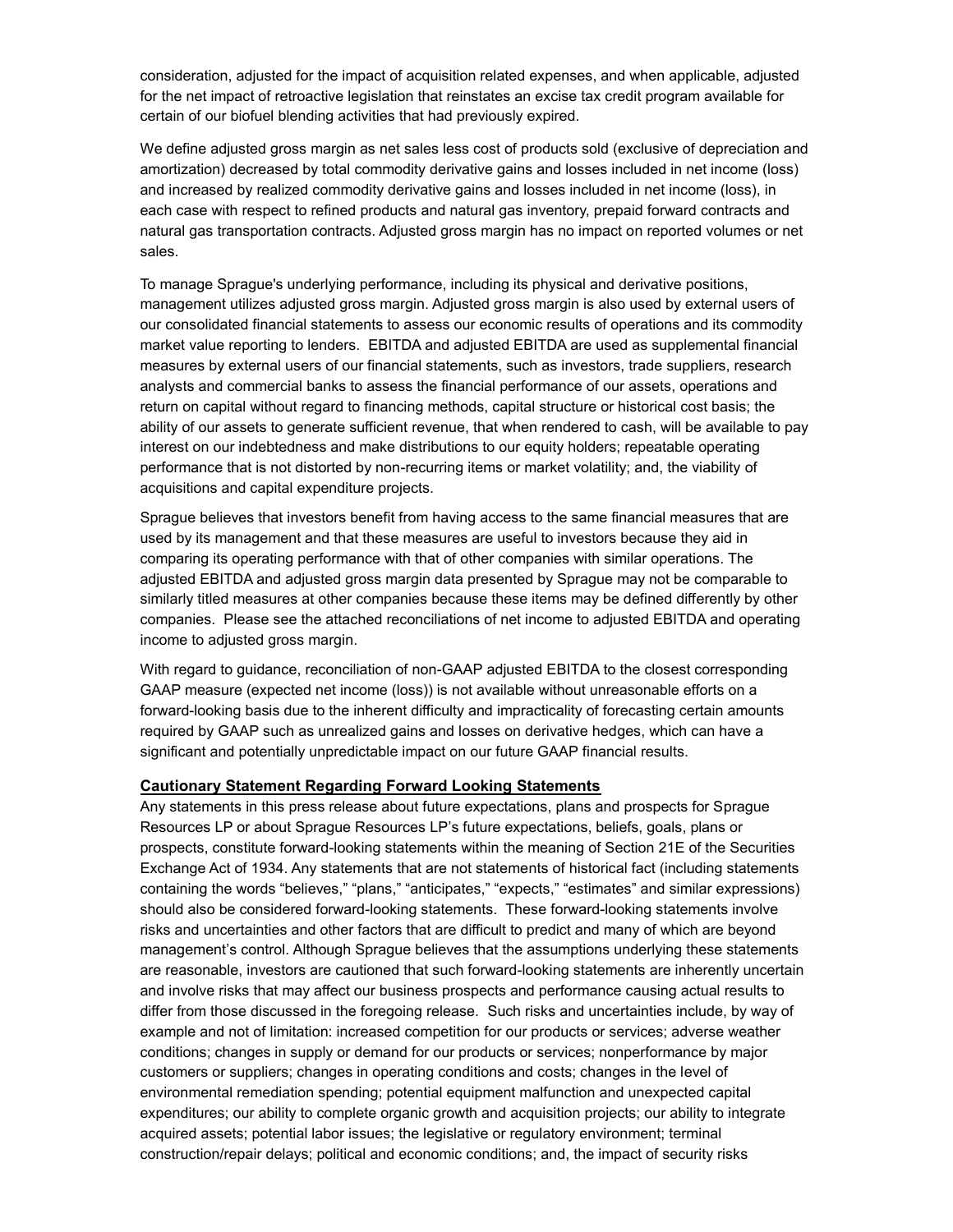including terrorism, international hostilities and cyber-risk. These are not all of the important factors that could cause actual results to differ materially from those expressed in forward looking statements. Other applicable risks and uncertainties have been described more fully in Sprague's most recent Annual Report on Form 10-K filed with the U.S. Securities and Exchange Commission ("SEC") on March 5, 2020 and in the Partnership's subsequent Form 10-Q, Form 8-K and other documents filed with the SEC. Sprague undertakes no obligation and does not intend to update any forward-looking statements to reflect new information or future events. You are cautioned not to place undue reliance on these forward-looking statements, which speak only as of the date of this press release.

###

(Financial Tables Below)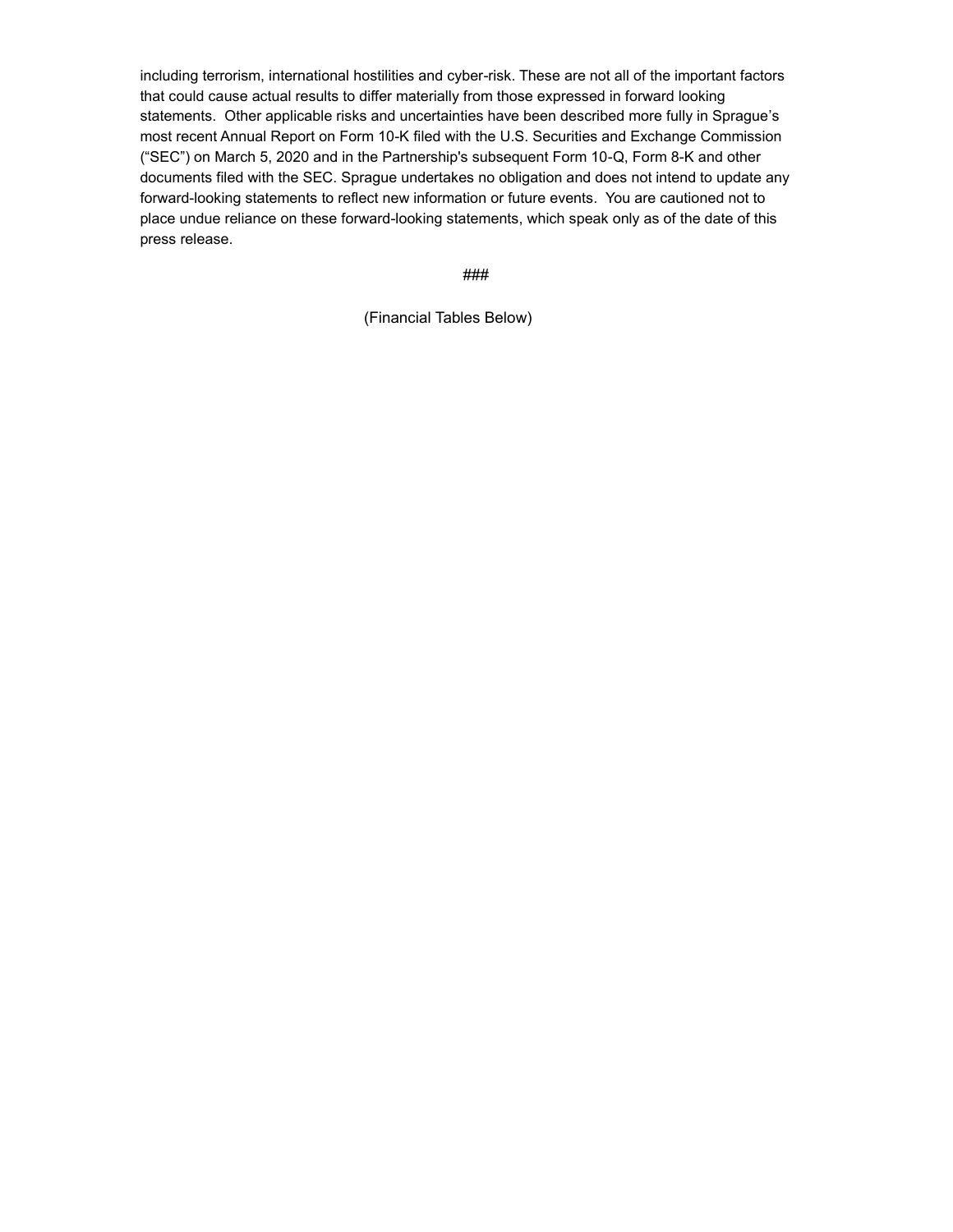# **Sprague Resources LP Summary Financial Data Three Months Ended March 31, 2020 and 2019**

|                                                                       | <b>Three Months Ended March 31,</b> |               |             |  |  |
|-----------------------------------------------------------------------|-------------------------------------|---------------|-------------|--|--|
|                                                                       | 2020                                |               | 2019        |  |  |
|                                                                       | (unaudited)                         |               | (unaudited) |  |  |
|                                                                       | (\$ in thousands)                   |               |             |  |  |
| <b>Income Statements Data:</b>                                        |                                     |               |             |  |  |
| Net sales                                                             | \$<br>959,879 \$                    |               | 1,258,308   |  |  |
| Operating costs and expenses:                                         |                                     |               |             |  |  |
| Cost of products sold (exclusive of depreciation and<br>amortization) | 850,020                             |               | 1,159,112   |  |  |
| Operating expenses                                                    | 20,812                              |               | 23,789      |  |  |
| Selling, general and administrative                                   | 20,033                              |               | 20,913      |  |  |
| Depreciation and amortization                                         | 8,598                               |               | 8,388       |  |  |
| Total operating costs and expenses                                    | 899,463                             |               | 1,212,202   |  |  |
| Operating income                                                      | 60,416                              |               | 46,106      |  |  |
| Interest income                                                       | 175                                 |               | 187         |  |  |
| Interest expense                                                      | (11,286)                            |               | (11, 959)   |  |  |
| Income before income taxes                                            | 49,305                              |               | 34,334      |  |  |
| Income tax provision                                                  | (2,571)                             |               | (413)       |  |  |
| <b>Net income</b>                                                     | 46,734                              |               | 33,921      |  |  |
| Incentive distributions declared                                      | (2,072)                             |               | (2,055)     |  |  |
| Limited partners' interest in net income                              | $44,662$ \$                         |               | 31,866      |  |  |
| Net income per limited partner unit:                                  |                                     |               |             |  |  |
| Common - basic                                                        | \$<br>1.96                          | -S            | 1.40        |  |  |
| Common - diluted                                                      | \$<br>1.95                          | <sup>\$</sup> | 1.40        |  |  |
| Units used to compute net income per limited partner unit:            |                                     |               |             |  |  |
| Common - basic                                                        | 22,820,983                          |               | 22,733,977  |  |  |
| Common - diluted                                                      | 22,871,748                          |               | 22,739,609  |  |  |
| Distribution declared per unit                                        | \$<br>0.6675                        | \$            | 0.6675      |  |  |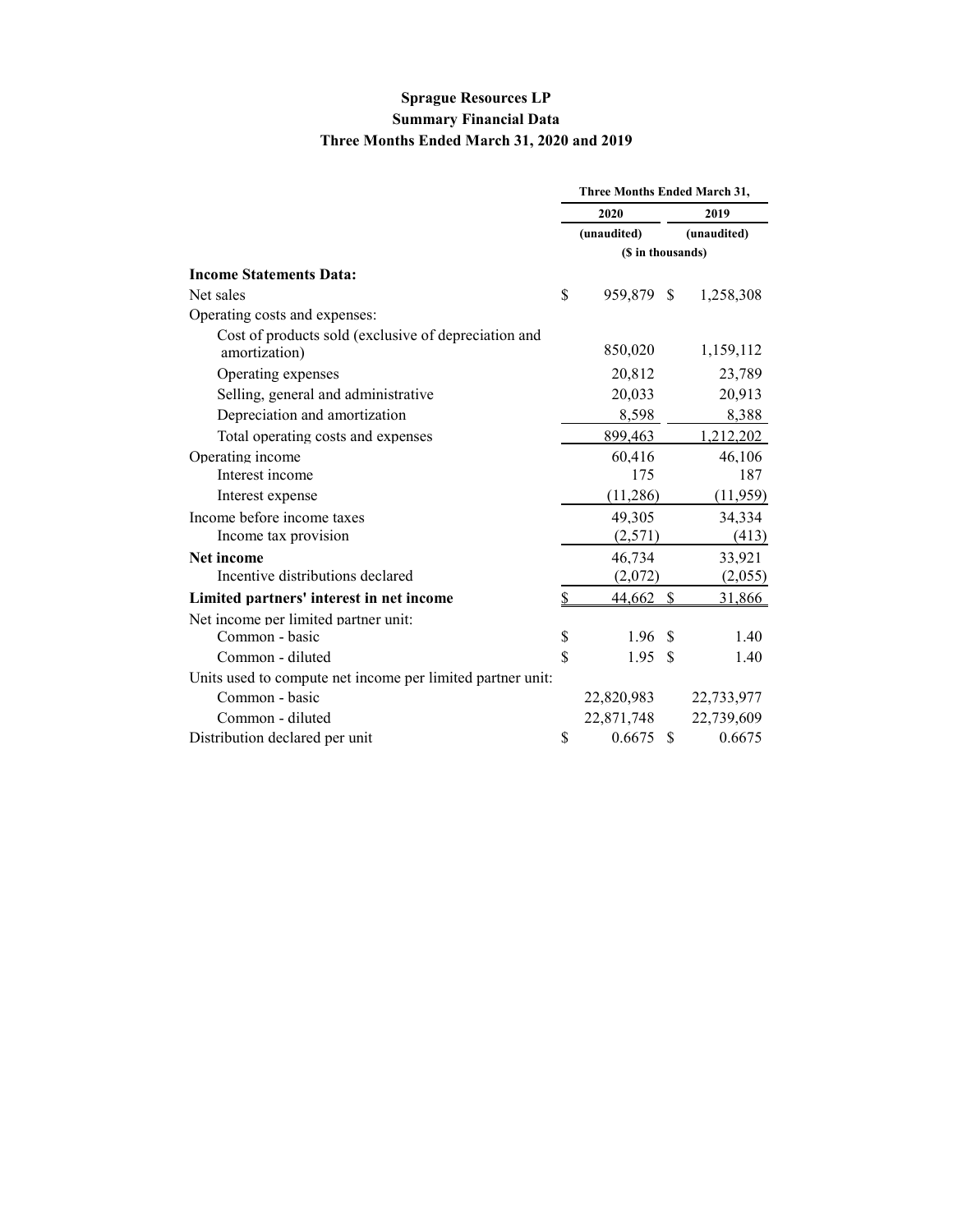# **Sprague Resources LP Volume, Net Sales and Adjusted Gross Margin by Segment Three Months Ended March 31, 2020 and 2019**

|                                                                     |    | <b>Three Months Ended March 31,</b> |      |                     |  |
|---------------------------------------------------------------------|----|-------------------------------------|------|---------------------|--|
|                                                                     |    | 2020<br>(unaudited)                 |      | 2019<br>(unaudited) |  |
|                                                                     |    |                                     |      |                     |  |
|                                                                     |    | (\$ and volumes in thousands)       |      |                     |  |
| <b>Volumes:</b>                                                     |    |                                     |      |                     |  |
| Refined products (gallons)                                          |    | 480,486                             |      | 549,492             |  |
| Natural gas (MMBtus)                                                |    | 18,328                              |      | 19,804              |  |
| Materials handling (short tons)                                     |    | 886                                 |      | 922                 |  |
| Materials handling (gallons)                                        |    | 78,447                              |      | 106,223             |  |
| <b>Net Sales:</b>                                                   |    |                                     |      |                     |  |
| Refined products                                                    | \$ | 841,942 \$                          |      | 1,120,123           |  |
| Natural gas                                                         |    | 95,778                              |      | 114,167             |  |
| Materials handling                                                  |    | 15,557                              |      | 16,481              |  |
| Other operations                                                    |    | 6,602                               |      | 7,537               |  |
| Total net sales                                                     | \$ | 959,879 \$                          |      | 1,258,308           |  |
| <b>Reconciliation of Operating Income to Adiusted Gross Margin:</b> |    |                                     |      |                     |  |
| <b>Operating income</b>                                             | \$ | 60,416                              | - \$ | 46,106              |  |
| Operating costs and expenses not allocated to operating segments:   |    |                                     |      |                     |  |
| Operating expenses                                                  |    | 20,812                              |      | 23,789              |  |
| Selling, general and administrative                                 |    | 20,033                              |      | 20,913              |  |
| Depreciation and amortization                                       |    | 8,598                               |      | 8,388               |  |
| Add/(deduct):                                                       |    |                                     |      |                     |  |
| Change in unrealized (loss) gain on inventory                       |    | (13, 549)                           |      | 4,236               |  |
| Change in unrealized value on natural gas                           |    |                                     |      |                     |  |
| transportation contracts                                            |    | (13, 199)                           |      | (7,988)             |  |
| Total adjusted gross margin:                                        | \$ | 83,111 \$                           |      | 95,444              |  |
| <b>Adjusted Gross Margin:</b>                                       |    |                                     |      |                     |  |
| Refined products                                                    | \$ | 35,792 \$                           |      | 44,739              |  |
| Natural gas                                                         |    | 29,787                              |      | 32,322              |  |
| Materials handling                                                  |    | 15,581                              |      | 16,451              |  |
| Other operations                                                    |    | 1,951                               |      | 1,932               |  |
| Total adjusted gross margin                                         | \$ | 83,111 \$                           |      | 95,444              |  |